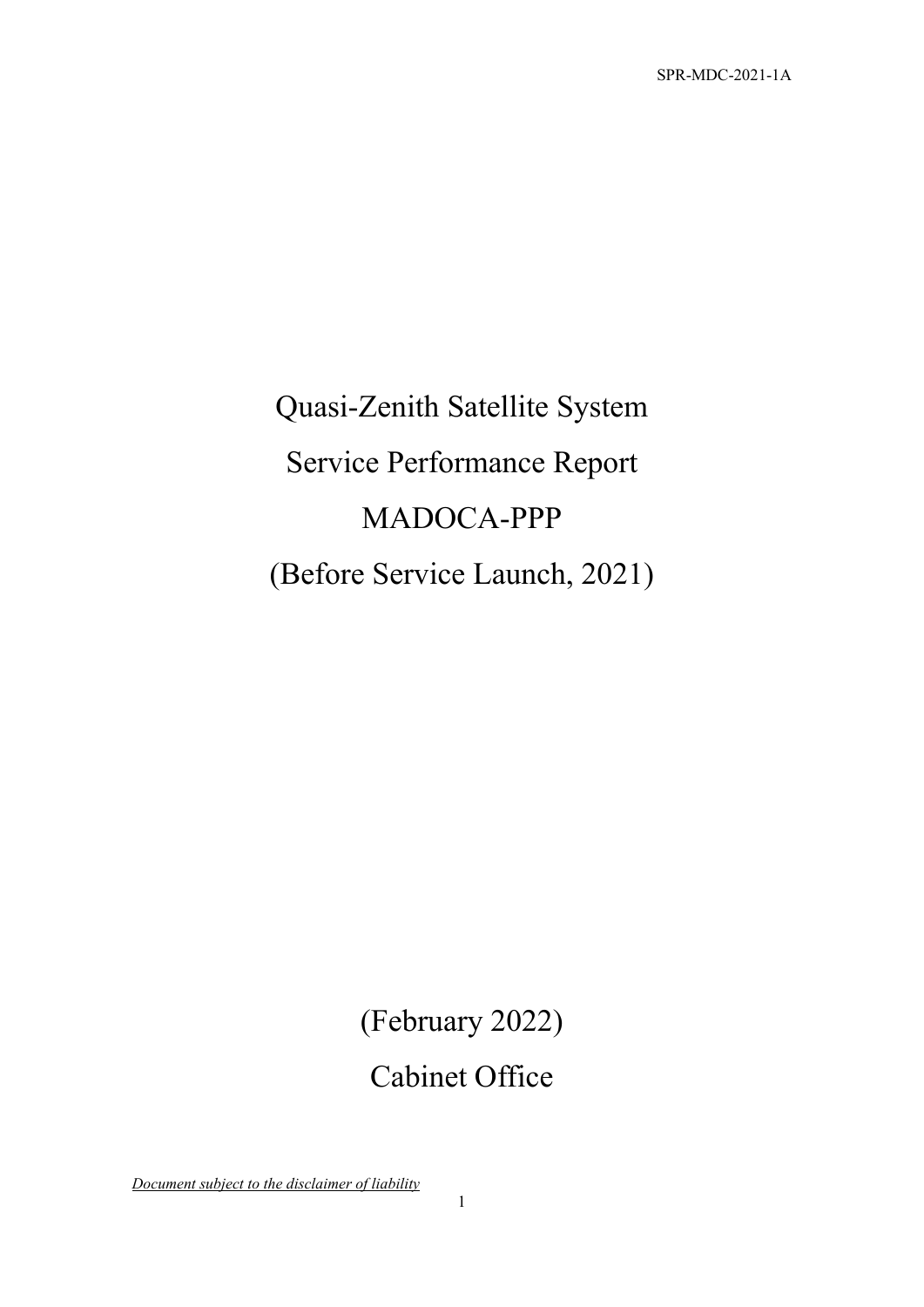#### **Disclaimer of Liability**

The Cabinet Office, Government of Japan, Quasi-Zenith Satellite System Services Inc. and other service providers of Quasi-Zenith Satellite System make the Service performance evaluation available to the public to promote the services using Quasi-Zenith Satellite System ("QZSS") by development of receivers, applications and so on, and also are aiming for high accuracy and convenience with respect to satellite positioning services and message services of QZSS (collectively "Services"). The Services are freely available to any user. However, the receivers and/or applications developed based on this Document may not receive signals or may receive incorrect signals due to no warranty of the Services. You are therefore highly recommended to ensure appropriate measures to avoid accidents such as redundancy, backup and fail-safe, if you develop receivers and/or applications using the Services for the purpose that will possibly give an impact to human life, body and properties. The Services may be suspended or changed without prior notice in accordance with the decision by Government of Japan. This Document and the Services are available subject to the following terms and conditions. You may use this Document only if you agree to such terms and conditions. You shall be deemed to agree such terms and conditions by using this Document.

(1) With respect to this Document and the information included in this Document, the Cabinet Office, Government of Japan ("CAO"), Quasi-Zenith Satellite System Services Inc. ("QSS") and other service providers of Quasi-Zenith Satellite System ("Parties") disclaim all warranties of any kind, express or implied, including but not limited to, the followings:

- i) warranty of accuracy, completeness, usefulness, and fitness for a particular request or purpose;
- ii) warranty that this Document and the information included in this Document will not be changed in to the future; and
- iii) warranty that this Document and the information included in this Document do not infringe any third party's intellectual property rights.

(2) With respect to satellite positioning services and message services (collectively "Services"), CAO, QSS and Parties disclaim all warranties of any kind, express or implied, from any cause whether it is related to Quasi-Zenith Satellite System, other outside systems or not, including but not limited to, the followings:

- i) warranty as to service area, accuracy, availability, continuity, and integrity described in this Document;
- ii) warranty of usefulness, and fitness for a particular request or purpose; and

iii) warranty that the use of Services does not infringe any third party's intellectual property rights.

(3) To the extent permitted by applicable laws, CAO, QSS and Parties shall not be responsible and liable for any damages and losses, including but not limited to, direct, indirect, incidental, special or consequential damages, whether under contractual liability, product liability, strict liability, tort liability or otherwise (including intent or negligence), caused by the use of this Document, the information included in this Document and the Services, the inability to use the Services, or the change of this Document and the information included in this Document.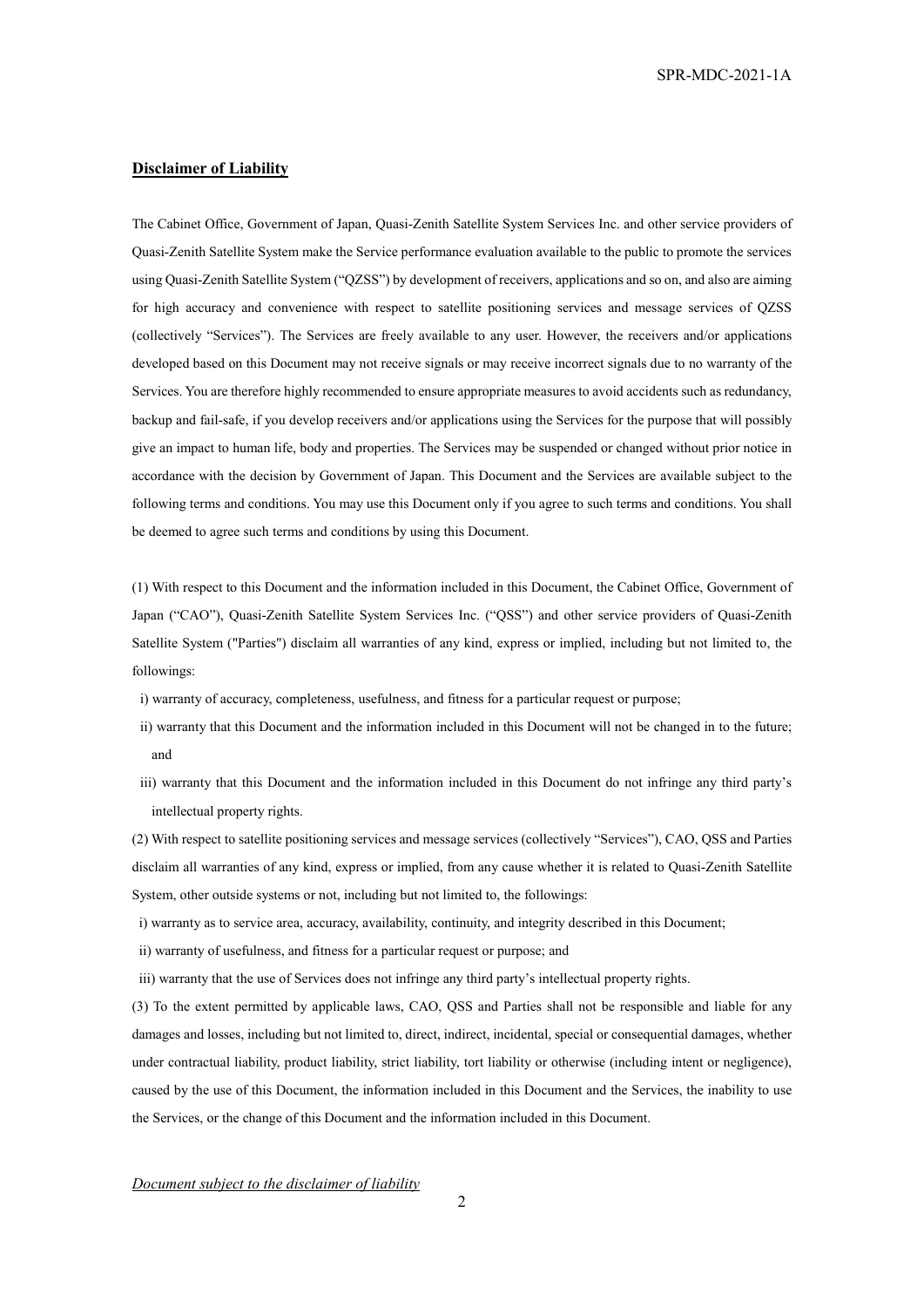- 1 Service Performance Evaluation Conditions
	- 1.1 Evaluation Period March 23<sup>rd</sup>, 2021, 00:00:00 - 23:59:59 (UTC)
	- 1.2 Evaluation Points

<span id="page-2-0"></span>IGS monitoring stations as shown in [Table 1](#page-2-0) an[d Figure 1](#page-2-1)

| Table T Evaluation Follit List |                     |                |                 |
|--------------------------------|---------------------|----------------|-----------------|
| #                              | <b>Station Name</b> | Latitude [deg] | Longitude [deg] |
|                                | AIRA00JPN           | 31.824         | 130.600         |
| 2                              | CCJ200JPN           | 27.068         | 142.195         |
| 3                              | ISHI00JPN           | 36.209         | 140.219         |
| 4                              | MIZU00JPN           | 39.135         | 141.133         |
| 5                              | STK200JPN           | 43.529         | 141.845         |
| 6                              | TSK200JPN           | 36.106         | 140.087         |

Table 1 Evaluation Point List



<span id="page-2-1"></span>Figure 1 Evaluation Points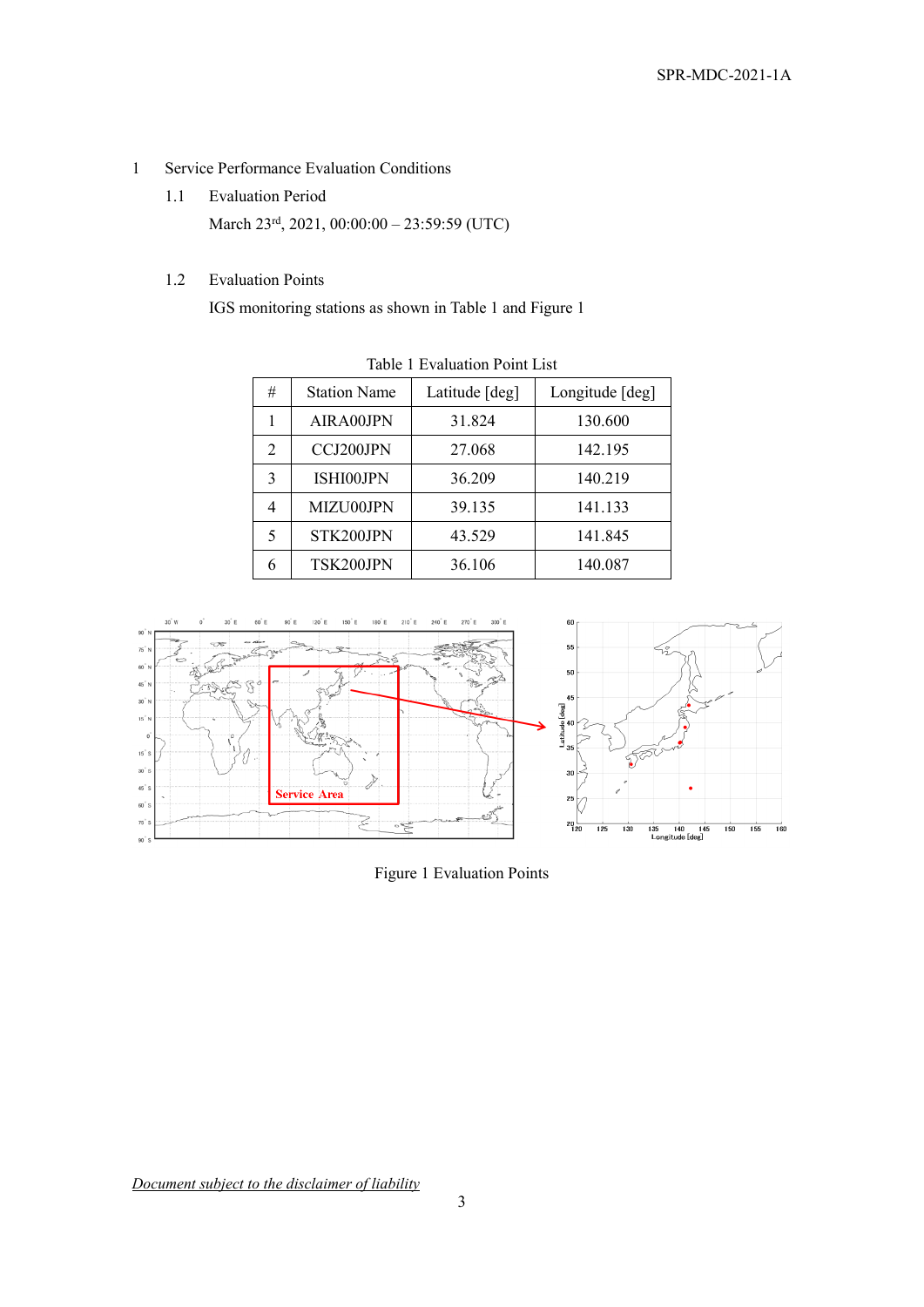### 1.3 Augmented GNSS

- GPS + GLONASS (Visible satellite number  $\sim$  13)
- GPS + GLONASS + Galileo (Visible satellite number  $\sim$  20)

#### 1.4 Calculation Conditions

1.4.1 PPP Conditions

- Observation Data Frequency
	- $\triangleright$  GPS: L1C/A + L2P
	- $\triangleright$  GLONASS: G1+G2
	- $\triangleright$  Galileo: E1 + E5a

Detail Conditions: To be described

#### 1.4.2 Convergence Time

- The PPP calculation was performed every 15 minutes during the evaluation period.
- By using each calculation result, the positioning accuracy (95%) was statistically calculated in every second.
- Convergence time was calculated by using the positioning accuracy (95%) of each second.

#### 1.4.3 Positioning Accuracy

Positioning accuracy is the positioning accuracy (95%) in 1,800 seconds from the reception of the augmentation messages via L6 signals.

- The PPP calculation was performed every 15 minutes during the evaluation period.
- The horizontal and vertical positioning accuracy (95%) in 1,800 seconds was statistically calculated.

#### 1.4.4 Availability

To be described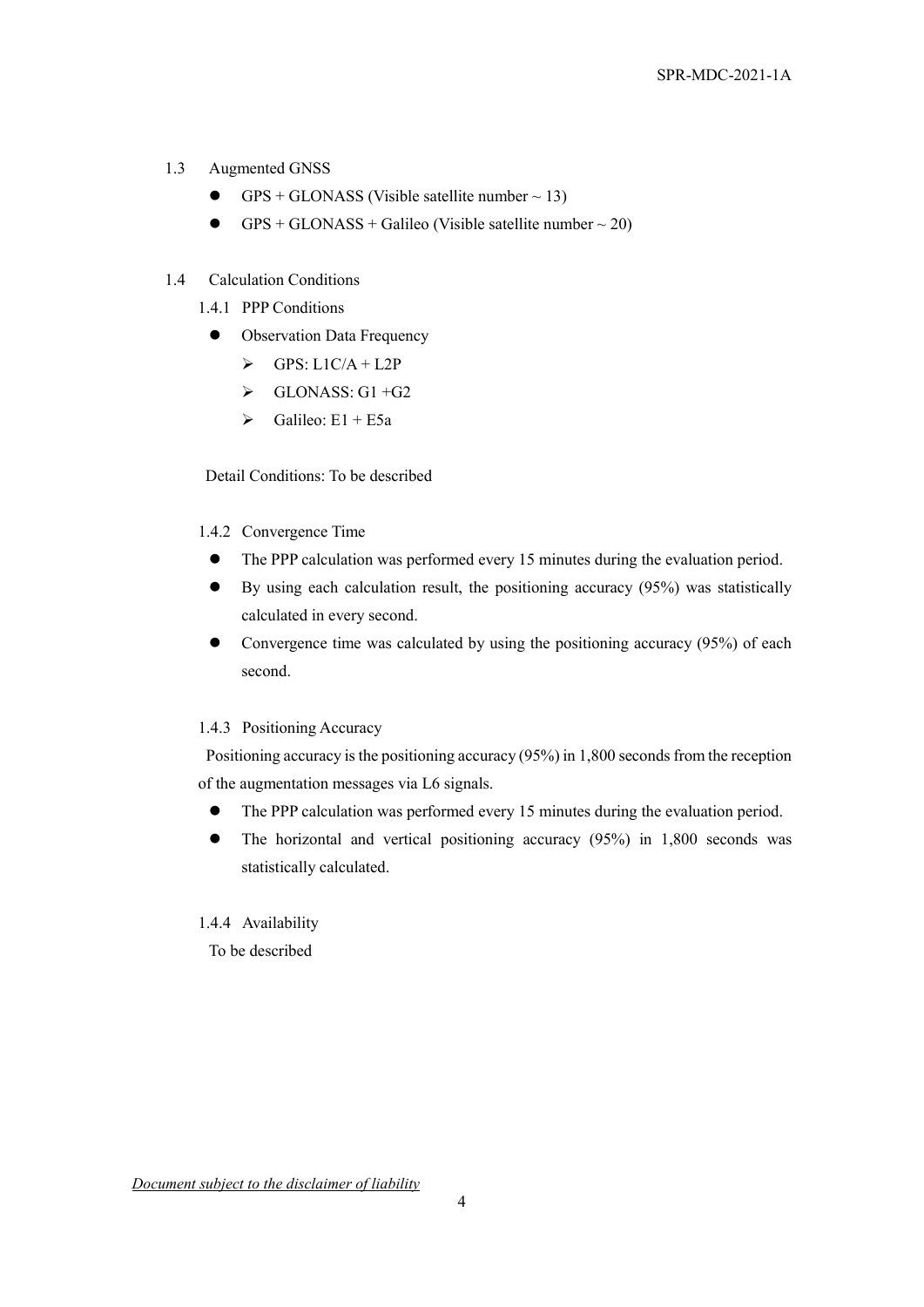- 2 Evaluation Results
	- 2.1 Convergence Time

See [Figure 2.](#page-4-0)



<span id="page-4-0"></span>Figure 2 Convergence Time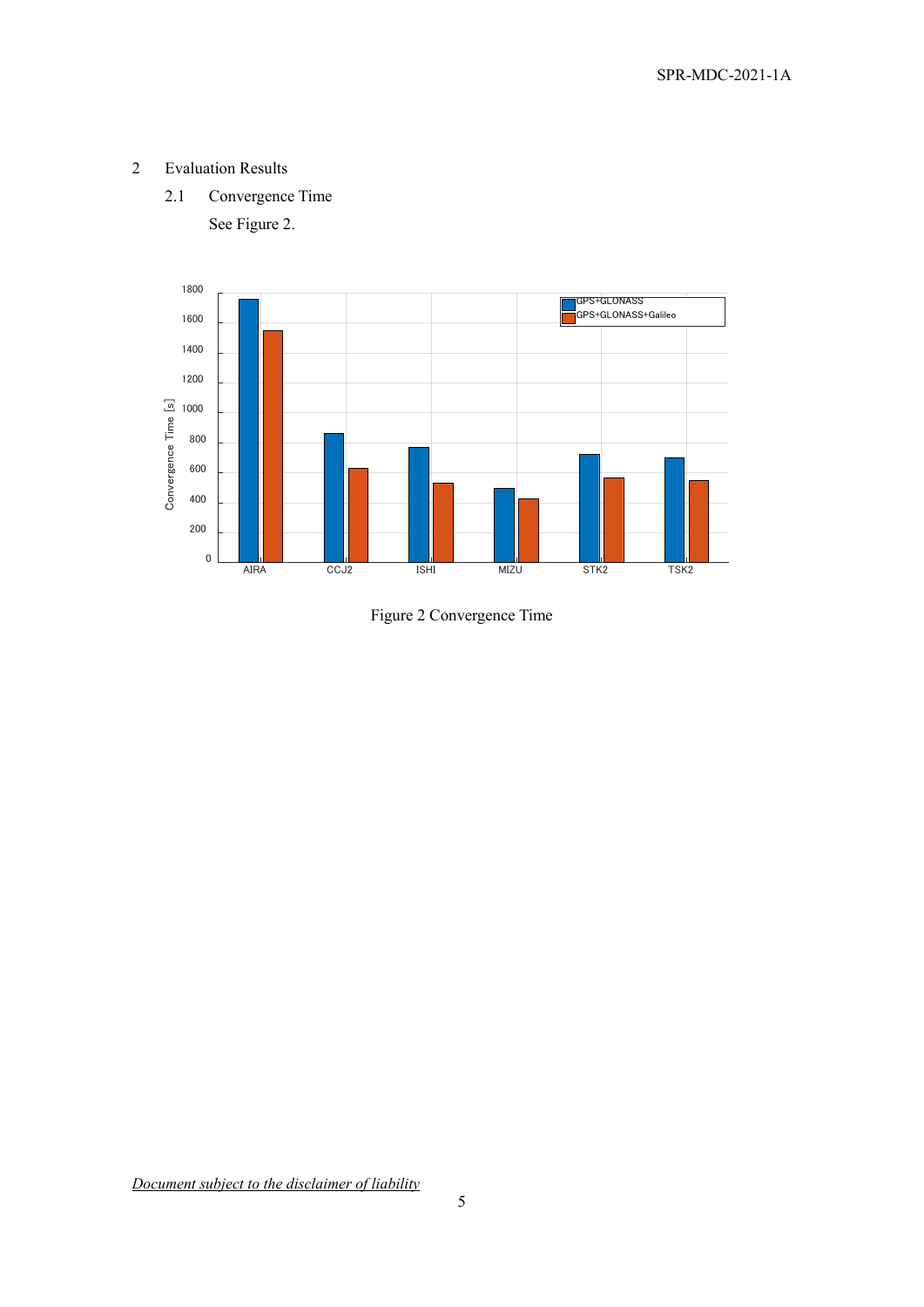

## 2.2 Positioning Accuracy See [Figure 3](#page-5-0) and [Figure 4.](#page-5-1)



<span id="page-5-0"></span>

<span id="page-5-1"></span>